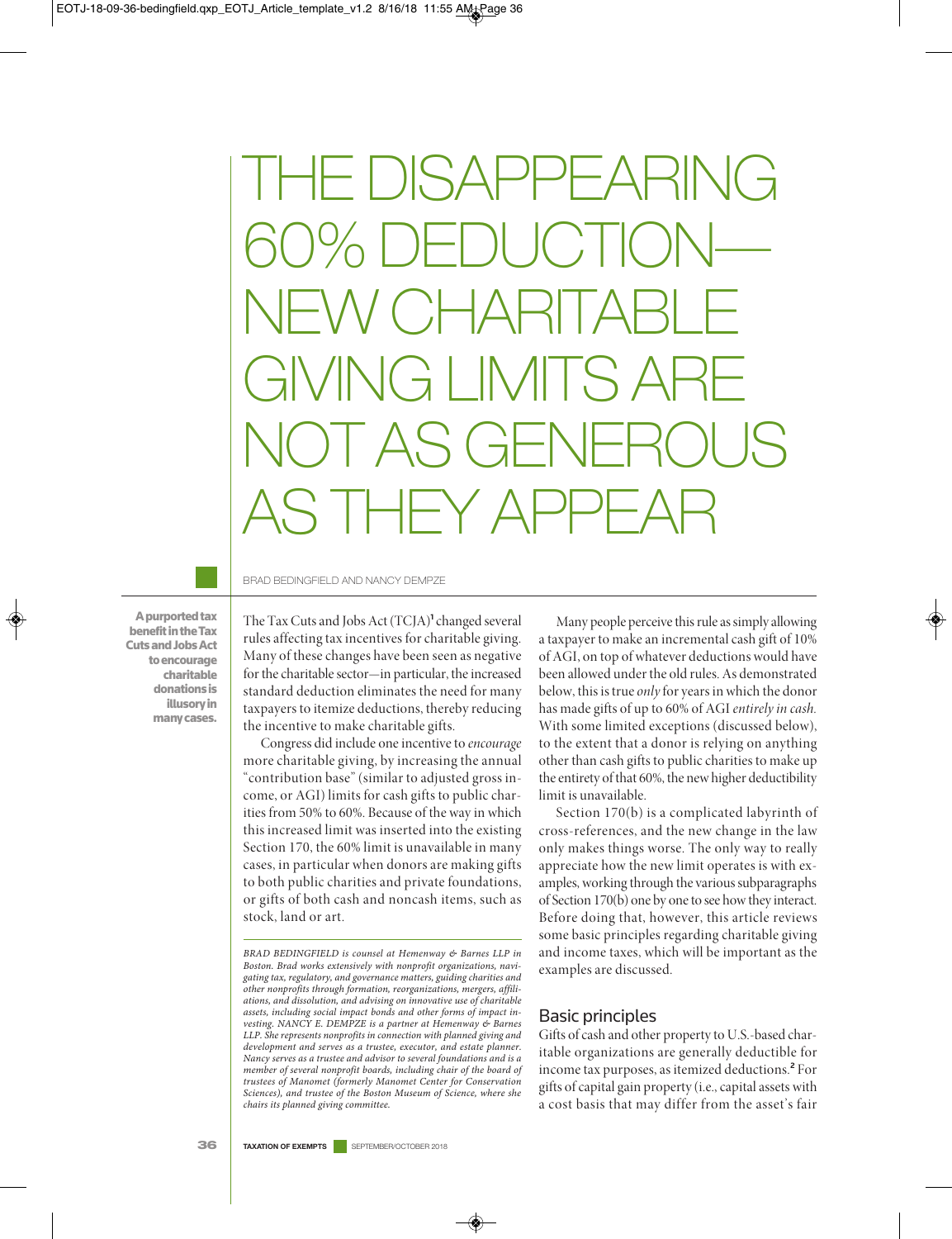market value (FMV)), the amount of the charitable deduction depends in part on how long the property has been held, and in part on the type of charity receiving the property.

For gifts of short-term capital gain property (property held by a donor for less than one year) to any charity, a deduction is allowed only for the lesser of (1) FMV and (2) the donor's cost basis.**<sup>3</sup>** For gifts of long-term capital gain property (property held by a donor for at least one year) to a public charity,**<sup>4</sup>** a deduction is generally allowed for FMV.**<sup>5</sup>** For gifts of long-term capital gain property to a private foundation, a deduction is generally allowed only for cost basis (or FMV, if less), unless the donor is giving publicly-traded stock.**<sup>6</sup>**

There are various special rules and restrictions for gifts of tangible property,**<sup>7</sup>** intellectual property,**<sup>8</sup>** inventory,**<sup>9</sup>** scientific research property,**<sup>10</sup>** gifts involving split interests,<sup>11</sup> and certain other specific categories.**<sup>12</sup>**

#### General limitations on deductions

The basic principles outlined above generally determine how much of an income tax charitable deduction a donor may receive *overall* with respect to a particular gift. The next question, then, is how much of that deduction may be taken *right away*, in the year of the gift.

The law generally does not allow taxpayers to completely wipe out their AGI through the charitable deduction,**<sup>13</sup>** but rather limits the charitable deduction

- **<sup>2</sup>** Section 63(d). Taxpayers who do not itemize deductions, but instead elect the standard deduction, do not receive any income tax benefit from making charitable contributions. Under the TCJA, the standard deduction has been temporarily increased (effective from 2018 through 2025), to \$12,000 for single filers (or married filing separately), \$18,000 for head of household, and \$24,000 for married filing jointly (in each case, to be adjusted for inflation in future years). Section 63(c)(2); Rev. Proc. 2018-18, 2018-10 IRB 392. Note that the "Pease" limitations, which reduced the effectiveness of itemized deductions in certain circumstances, have been suspended through 2025. Section 68(f).
- **3** Section 170(e)(1)(A).
- **<sup>4</sup>** Gifts to private operating foundations and other organizations listed in Section 170(e)(1)(A) are treated like gifts to public charities for purposes of these deduction rules. For simplicity, this article refers to all such organizations as "public charities."
- **<sup>5</sup>** Sections 170(a)(1), (e)(1).
- **<sup>6</sup>** Sections 170(e)(1)(B), (e)(5).
- **<sup>7</sup>** Sections 170(e)(1)(B)(i) and 170(o). If the public charity disposes of the related-use tangible personal property within the same year as the contribution, the deduction is limited to the donor's basis (Section 170(e)(1)(B)(i)(II)); and if the disposition by the charity takes place within three years of the donation, the donor will have recapture of a portion of the deduction relating to gain in the property (Section 170(e)(7)(A)). In both cases the result can be avoided if the charity certifies that the property's use was in fact related to the charity's exempt purposes. Section 170(e)(7)(B).
- 
- **8** Sections 170(e)(1)(B)(iii) and 170(m).
- **<sup>9</sup>** Sections 170(e)(1)(A), (3), (6).

to certain percentages of the donor's "contribution base" (AGI without regard to any net operating loss carryback) each year.**<sup>14</sup>** Except in limited circumstances, the annual limitation is either 20%, 30%, 50%, or 60% of the donor's contribution base, with the percentage depending on what kind of property is being given and what kind of charity is receiving it.**<sup>15</sup>**

These limitations are found in different subparagraphs of Section 170(b)(1), and must be applied in a particular order. Prior to the TCJA, these caps were found in subparagraphs A through D. The TCJA adds a new subparagraph G, addressing cash gifts to public charities, and providing certain rules for how such gifts interact with the traditional caps in subparagraphs A through D. To show how these subparagraphs interact with one another, this article refers to gifts subject to the respective caps by reference to their subparagraphs. Each is summarized below.

## Subparagraph G gifts

Although it is both the newest subparagraph and the last alphabetically, this is where the calculation begins. Under a new temporary rule enacted as part of the TCJA, for tax years after 2017 and prior to 2026, an individual donor may deduct up to 60% of the donor's contribution base for gifts of cash (and only cash—not short-term or long-term capital gain property) to a public charity.**<sup>16</sup>**To qualify for the 60% threshold, such gifts must be "to" the public charity, not "for the use of" the public charity.**<sup>17</sup>**

- **<sup>10</sup>** Section 170(e)(4)
- **<sup>11</sup>** Section 170(f).
- **<sup>12</sup>** See generally Sections 170(e) through (p).
- **<sup>13</sup>** In limited circumstances, gifts of conservation easements involving property used in agriculture or livestock production may be deducted against 100% of the contribution base in the year of the gift. Section 170(b)(1)(E)(iv). In addition, Congress occasionally passes disaster relief bills which suspend the annual limitations of Section 170(b) for qualifying cash gifts to support affected disaster areas. See, e.g., section 20104 of the Bipartisan Budget Act of 2018 (suspending adjusted gross income limitations for cash gifts made during a certain period for the purpose of relief efforts in the California wildfire disaster area).
- **<sup>14</sup>** Section 170(b) (because AGI is the same as "contribution base" for most individual taxpayers, and because AGI is the more commonly used term, this article uses them interchangeably for purposes of the illustrations below).
- **15** Section 170(b)(1).<br>**16** Section 170(b)(1)(
- Section 170(b)(1)(G) (increasing annual limitation to 60% for gifts of cash, enacted as part of the TCJA but expiring on 12/31/25).
- **<sup>17</sup>** Reg. 1.170A-8(a)(2). Many gifts in trust, including gifts to certain charitable lead trusts, are treated as contributions "for the use of" the recipient charity rather than "to" the charity, and therefore are subject to the lower 30% limitation for subparagraph B gifts. However, gifts to public charities of remainder interests in charitable remainder trusts are generally treated as gifts "to" the charity and therefore, to the extent that a charitable remainder trust (where the remainder interest will be distributed exclusively to public charities on termination of the annuity or unitrust interests) is funded with cash, should be eligible for the 60% limitation for subparagraph G gifts (pending further guidance from the Treasury Department on this question).

**<sup>1</sup>** P.L. 115-97, 12/22/17.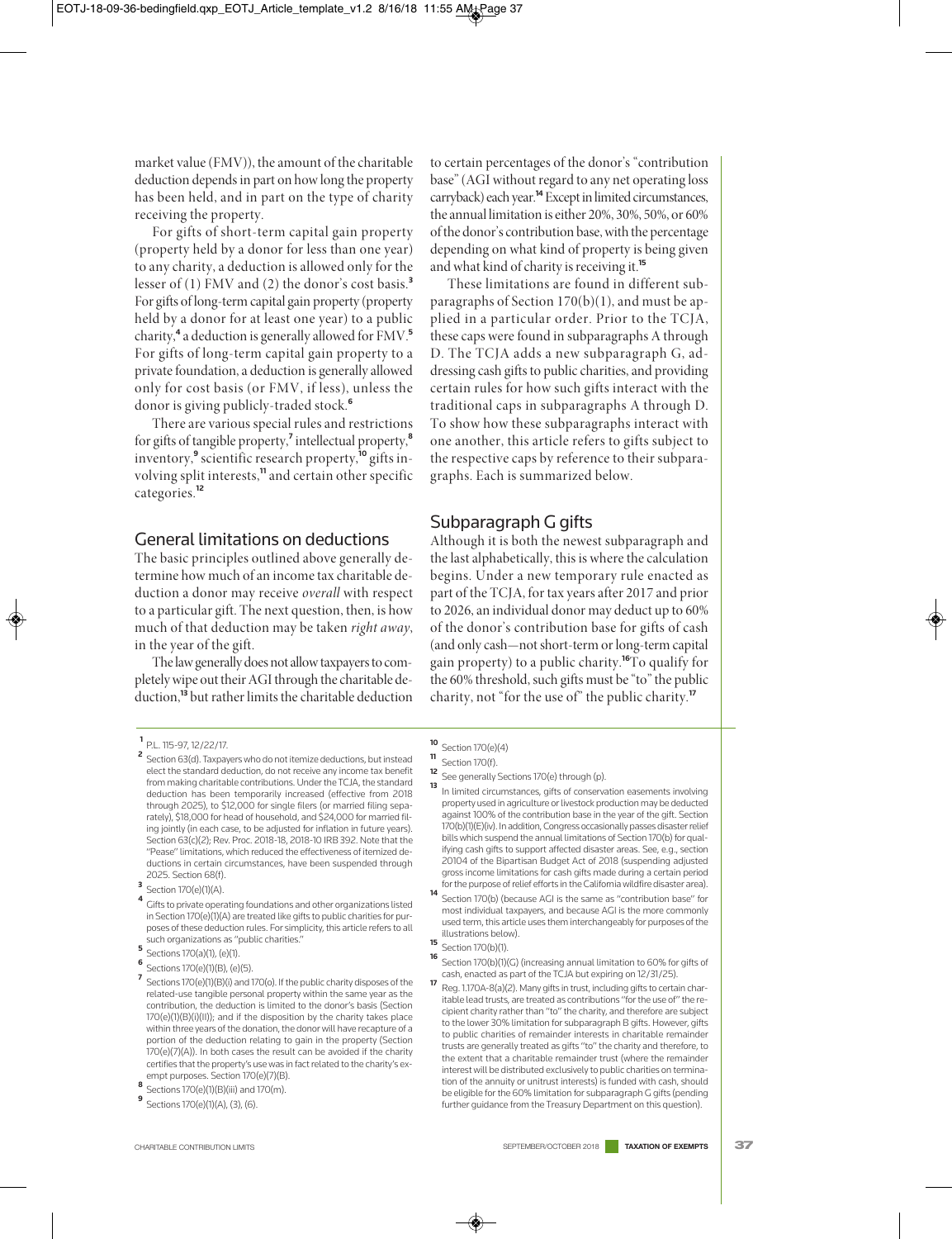#### **EXHIBIT 1 AGI Limitations for Each Category of Gift**

|        | <b>Public Charity(PC)/</b><br><b>Private Foundation(PF)</b> | Cash                                                                                  | <b>Short-Term Capital</b><br><b>Gain Property</b><br>(Cost Basis Only)                | Long Term Capital<br><b>Gain Property</b>                       |
|--------|-------------------------------------------------------------|---------------------------------------------------------------------------------------|---------------------------------------------------------------------------------------|-----------------------------------------------------------------|
| Sub. G | PC                                                          | 60%                                                                                   | See Sub, A                                                                            | See Sub, A                                                      |
| Sub. A | <b>PC</b>                                                   | 50% minus<br>Sub. G gifts                                                             | 50% minus<br>Sub. G gifts                                                             | 50% (if cost basis<br>elected) minus<br>Sub. G gifts            |
| Sub. B | <b>PF</b>                                                   | Lesser of<br>$(i)$ 30% and<br>(ii) $50\%$<br>minus Sub. G gifts<br>minus Sub. A gifts | Lesser of<br>$(i)$ 30% and<br>(ii) $50\%$<br>minus Sub. G gifts<br>minus Sub. A gifts | See Sub D                                                       |
| Sub. C | <b>PC</b>                                                   | See Sub. G                                                                            | See Sub, A                                                                            | 30%                                                             |
| Sub. D | <b>PF</b>                                                   | See Sub. B                                                                            | See Sub. B                                                                            | Lesser of<br>$(i)$ 20% and<br>(ii) $30\%$<br>minus Sub. C gifts |

## Subparagraph A gifts**<sup>18</sup>**

Traditionally, all gifts to (not "for the use of") a public charity are subparagraph A gifts, provided that (as noted in the basic principles outlined above) deductibility of gifts of short-term capital gain property is limited to the donor's cost basis, and deductibility of subparagraph C gifts (gifts of longterm capital gain property) is limited as described below. Under the TCJA, deductibility of cash gifts to public charities is now provided for primarily under subparagraph G. Other gifts (including gifts of short-term capital gain property) to public charities continue to fall under subparagraph A.

A donor may also make an election to deduct long-term capital gain property at the lesser of cost basis and fair market value (rather than at fair market value alone), in which case that gift will be treated as a subparagraph A gift.**<sup>19</sup>** An individual donor may deduct up to 50% of her contribution base, reduced by the amount of any subparagraph G deduction allowed, for subparagraph A gifts.**<sup>20</sup>**

#### Subparagraph B gifts**<sup>21</sup>**

For gifts of cash or short-term capital gain property to a private foundation, and for gifts that are "for the use of" rather than "to" a public charity, an individual donor may deduct up to the lesser of (1) 30% of the donor's contribution base or (2) the excess of 50% (not 60%) of the donor's contribution base for the year over the combined amount of subparagraph G gifts and subparagraph A gifts.**<sup>22</sup>**

## Subparagraph C gifts**<sup>23</sup>**

Subparagraph C of Section  $170(b)(1)$  operates as a limitation on deductibility of subparagraph A gifts involving long-term capital gain property. Except for gifts of qualified conservation easements,**<sup>24</sup>** an individual donor may deduct up to 30% of his contribution base for gifts of long-term capital gain property to a public charity.

#### Subparagraph D gifts**<sup>25</sup>**

For gifts of long-term capital gain property to a private foundation, an individual donor may deduct up to the lesser of (1) 20% of her contribution base and (2) the excess of 30% of the donor's contribution base for the year over the amount of subparagraph C gifts.

Excess contributions from each category generally may be carried forward for up to five tax years, but may only be used within the same category in those future years.**<sup>26</sup>**

Exhibit 1 shows the AGI limitations (as percentages of the donor's contribution base) for each category of gift:

# Examples

When a donor gives one type of gift in one year, the rules are fairly simple. A donor giving nothing but cash to public charities absolutely may deduct up to 60% of the donor's contribution base. Things become much more complicated, however, when a donor makes gifts of different kinds of assets to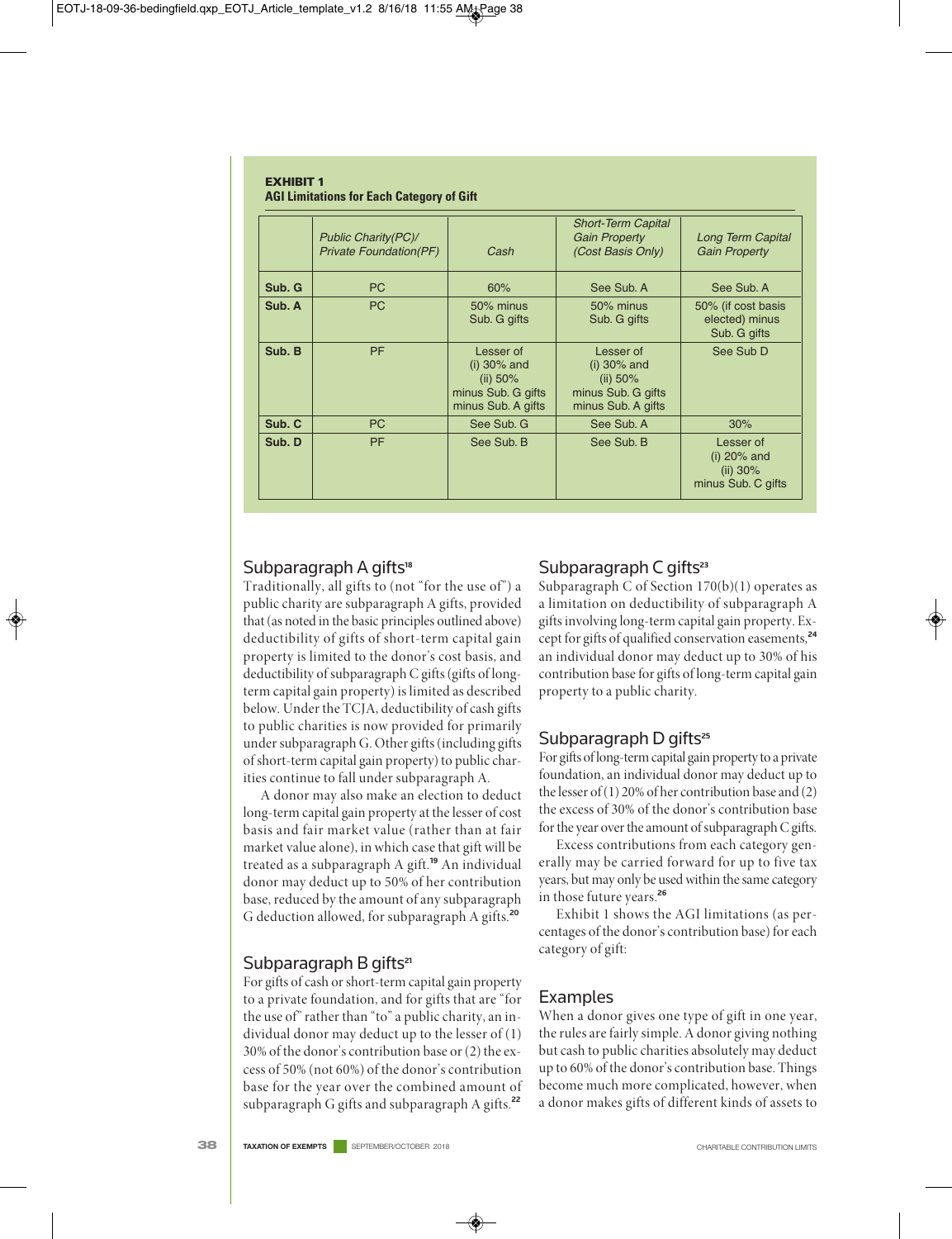different kinds of charities. In that case, it is necessary to determine the order in which these different limitations apply. The following are two examples of how this would work under the TCJA.

**Example 1 (cash and short-term capital gain property).**  Maya has AGI of \$100,000, and contributes \$35,000 cash to a public charity (a subparagraph G gift), \$20,000 of short-term capital gain property to a public charity (a subparagraph A gift), and \$10,000 cash to a private foundation (a subparagraph B gift), for a total of \$65,000 of charitable contributions.

- The  $$35,000$  cash contribution to the public charity is deductible in full during the year of the gift under subparagraph G, as it is less than 60% of Maya's contribution base.
- The \$20,000 contribution of short-term capital gain property to a public charity is only deductible in the year of the gift up to  $$15,000$ , as the subparagraph A maximum (\$50,000, or 50% of Maya's contribution base) is reduced under the subparagraph G rules by the \$35,000 subparagraph G deduction, leaving only \$15,000 of subparagraph A deduction left to be used.
- The \$10,000 cash contribution to the private foundation is not deductible *at all* in the year of the gift under subparagraph B, even though the public charity donation is \$5,000 below the 60% threshold. This is because the rule for mixed gifts to public charities and private foundations in subparagraph B limits deductibility of the private foundation gift to the lesser of \$30,000 (30% of Maya's contribution base) and \$0 (the difference between (1) Maya's combined subparagraph G and subparagraph A gifts and (2) 50%, not 60%, of Maya's contribution base).
- In all, only \$50,000 of the \$65,000 contributed (or 50% of the donor's contribution base) is allowed as a deduction in the tax year of the contribution. The unused subparagraph A and subparagraph B contributions may be rolled over and used as subparagraph A and subparagraph B deductions, respectively, for up to five subsequent years.

#### **Example 2 (cash and long-term capital gain property).**

Maya has AGI of \$100,000, and contributes \$20,000 cash to a public charity (a subparagraph G gift), \$35,000 of long-term capital gain property to a public charity (a subparagraph C gift), \$5,000 cash to a private foundation (a subparagraph B gift), and \$5,000 of long-term capital gain property in the form of publicly traded stock to a private foundation (a subparagraph D gift).

The \$20,000 in cash contributions to the public charity is deductible in full under subparagraph

G, as it is well below \$60,000 (60% of Maya's contribution base).

- The \$35,000 of long-term capital gain property is deductible only up to \$30,000 in the year of the gift. Subparagraph A only allows up to \$30,000 of additional deductibility for gifts to a public charity, as the 50% limitation of subparagraph A (\$50,000) must be reduced by the amount of any subparagraph G deduction (\$20,000). Separately, the subparagraph C limitation (30% of Maya's contribution base) would also limit this deduction to \$30,000.
	- The \$5,000 cash contribution to the private foundation is not deductible *at all* in the year of the gift, as subparagraph B limits that deduction to the lesser of \$30,000 (30% of Maya's contribution base) and \$0 (the excess of 50% of Maya's contribution base, or \$50,000, over the combined subparagraph G and subparagraph A gifts, or \$55,000).
	- Similarly, the \$5,000 contribution of long-term capital gain property to the private foundation is not deductible in the year of the gift, as subparagraph D limits that deduction to the lesser of \$20,000 (20% of Maya's contribution base) and \$0 (the excess of \$30,000, or 30% of Maya's contribution base, over \$30,000, the amount of allowed subparagraph C deductions).
	- In all, only \$50,000 of the \$65,000 contributed (or 50% of the donor's contribution base) is allowed as a deduction in the tax year of the contribution. As with Example 1, the unused contribution amounts may be rolled over and used as deductions for up to five subsequent years, subject to the same contribution limits for such gifts in those future years.

## **<sup>18</sup>** Section 170(b)(1)(A).

- **19** Section 170(b)(1)(C)(iii) and (e)(1). Notably, electing to take a deduction at cost basis does not convert a gift into a subparagraph G gift (with the potentially higher AGI limitation), as subparagraph G only applies to cash gifts. This election merely removes the lower AGI limitation of subparagraph C as it applies to subparagraph A gifts.
- **20** Section 170(b)(1)(G)(iii)(l) (providing that contributions taken into ac-<br>**20** Section 170(b)(1)(G)(iii)(l) (providing that contributions taken into account under subparagraph G will not be taken into account under subparagraph A) and (II) (providing that subparagraph A will be applied by reducing the contribution limitation allowed under subparagraph A by the aggregate amount of subparagraph G contributions).
- **21** Section 170(b)(1)(B)
- **22** Section 170(b)(1)(G)(iii)(II) (providing that subparagraph B shall be<br>example a section 170(b)(1)(G)(iii)(II) (providing that subparagraph B shall be applied by treating any reference to subparagraph A as a reference to both subparagraph A and subparagraph G).
- **23** Section 170(b)(1)(C)
- **<sup>24</sup>** Donors of qualified conservation easements may deduct up to 50% or, in certain circumstances, up to 100% of their contribution base. Unused deductions of qualified conservation easements may be carried forward for up to 15 years. Section 170(b)(1)(E).
- **<sup>25</sup>** Section 170(b)(1)(D)
- **<sup>26</sup>** Sections 170(d) and 170(b); Reg. 1.170A-10.
- **<sup>27</sup>** See Note 13, *supra* (regarding gifts of certain qualified conservation contributions and certain cash gifts for disaster relief under special legislation).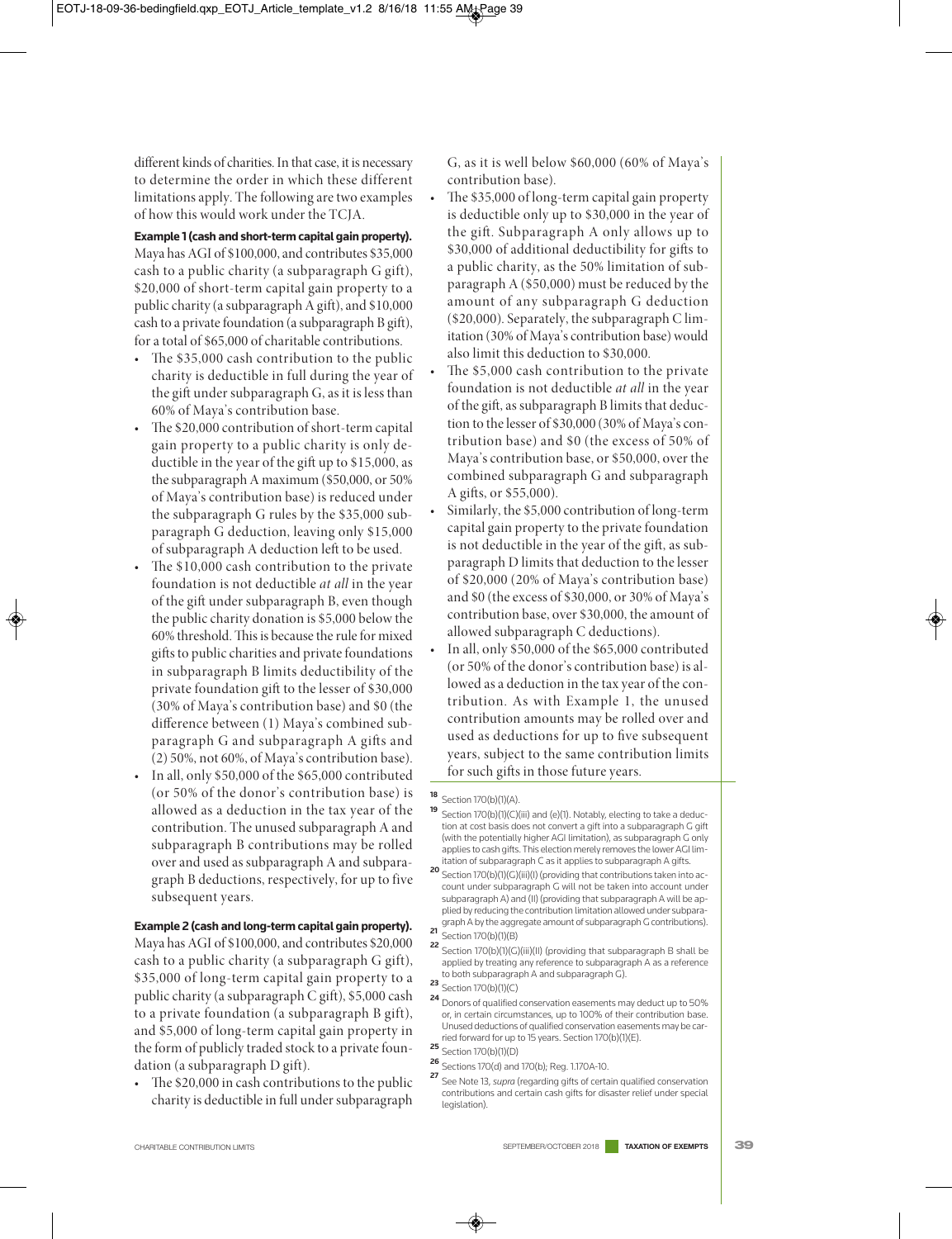Because the 50% limitations embedded in subparagraphs A and B were not increased to 60%, and because application of these subparagraphs requires first reducing the amount subject to them by the amount of any subparagraph G gifts, the higher 60% limitation disappears to the extent that a taxpayer is relying on anything other than subparagraph G to get all the way up to 60%.

It would be going too far to say that *any* mixing of gifts (in terms of type, or foundation classification of recipient) destroys the higher 60% limitation. For example, Maya could give \$60,000 in cash to a public charity, and then a mix of other gifts (cash and other property to public charities and private foundations) in addition to that, and she would still be able to deduct the full \$60,000 of cash (60% of her contribution base) in the year of the gift. This is because she is not relying on any of the other paragraphs to get her to 60% in the year of the gift. The other donations, however, would be carried forward to the extent permitted. Similarly, Maya could give \$55,000 cash to a public charity, and the same mix of other gifts, and she would get the full \$55,000 (55% of her contribution base) in the year of the gift, as she is relying only on subparagraph G for the cash gift. Again, Maya would have to carry forward the deduction for all of the other gifts, as she could not use any of them to make up that additional 5%.

In addition, as noted above, there are a couple of situations in which a donor may make gifts deductible up to 100% of the donor's contribution base, which may be taken effectively "on top" of the donor's aggregate subparagraph A through D

and subparagraph G deductions.**<sup>27</sup>** While contributions of qualified conservation easements are generally limited to the excess of 50% of the donor's contribution base over other charitable contributions (which would allow for no additional immediate deduction in the examples above), contributions of certain qualified conservation easements by farmers or ranchers may be deductible up to the excess of 100% of the donor's contribution base over other charitable contributions, which would allow a taxpayer to "stack" this deduction on top of any others made during the year.**<sup>28</sup>**

Qualified disaster relief payments under special legislation (such as section 20104 of the Bipartisan Budget Act of 2018, regarding qualifying cash gifts made between 10/8/17 and 12/31/18 to certain public charities**<sup>29</sup>** for relief efforts in the California wildlife disaster) work similarly, providing the ability to "stack" qualified deductions on top of any Subparagraph A, B, C, D or G deductions.**<sup>30</sup>** Example 3 shows how this "stacking" works:

**Example 3 (regular cash donations, short-term capital gain property, and qualified disaster relief cash donations).** Maya has AGI of \$100,000, and contributes \$55,000 cash to a public charity (a subparagraph G gift), \$10,000 of short-term capital gain property to a public charity (a subparagraph A gift), and \$35,000 in qualified disaster relief cash gifts.

The \$55,000 in regular cash contributions to public charities (not qualified disaster relief gifts) is deductible in full under subparagraph G, as it is below \$60,000 (60% of Maya's contribution base).

- **<sup>19</sup>** Section 170(b)(1)(C)(iii) and (e)(1). Notably, electing to take a deduction at cost basis does not convert a gift into a subparagraph G gift (with the potentially higher AGI limitation), as subparagraph G only applies to cash gifts. This election merely removes the lower AGI limitation of subparagraph C as it applies to subparagraph A gifts.
- **20** Section 170(b)(1)(G)(iii)(l) (providing that contributions taken into account under subparagraph G will not be taken into account under subparagraph A) and (II) (providing that subparagraph A will be applied by reducing the contribution limitation allowed under subparagraph A by the aggregate amount of subparagraph G contributions).
- **<sup>21</sup>** Section 170(b)(1)(B)
- **<sup>22</sup>** Section 170(b)(1)(G)(iii)(II) (providing that subparagraph B shall be applied by treating any reference to subparagraph A as a reference to both subparagraph A and subparagraph G).
- **<sup>23</sup>** Section 170(b)(1)(C)
- **<sup>24</sup>** Donors of qualified conservation easements may deduct up to 50% or, in certain circumstances, up to 100% of their contribution base. Unused deductions of qualified conservation easements may be carried forward for up to 15 years. Section 170(b)(1)(E). **<sup>25</sup>** Section 170(b)(1)(D)
- 
- **<sup>26</sup>** Sections 170(d) and 170(b); Reg. 1.170A-10.
- **<sup>27</sup>** See Note 13, *supra* (regarding gifts of certain qualified conservation contributions and certain cash gifts for disaster relief under special legislation).
- **28** Section 170(b)(1)(E)(iv).
- **<sup>29</sup>** Contributions to supporting organizations or donor-advised funds do not qualify. See section 20104(a)(4)(B) of the Bipartisan Budget Act of 2018.
- **<sup>30</sup>** See section 20104 of the Bipartisan Budget Act of 2018. Qualified disaster relief payments do not have their own subparagraph of the Code. They instead constitute special legislation that allows certain deductions outside the confines of Section 170(b)(1) on a discrete and temporary basis. Such deductions are applied last, after any deductions that are subject to Section 170(b)(1) (including qualified conservation easement deductions).
- **31** Note that while the subparagraph G cash gifts reduce the available subparagraph A deduction, qualified disaster relief cash gifts do not have any effect on the subparagraph A deduction. Accordingly, had Maya made all \$90,000 of her cash gifts that year as qualified disaster relief payments, the \$10,000 of shortterm capital gain property would have been deductible in full under subparagraph A.
- **32** Interestingly, if Maya had given more than her contribution base in the aggregate, any unused deductions for qualified disaster relief payments would have carried forward as subparagraph A contributions (not subparagraph G contributions), subject to the aggregate 50% threshold in future years. See section 20104(a)(2)(A)(ii) of the Bipartisan Budget Act of 2018. Accordingly, if Maya wanted to give more than her contribution base as qualified disaster relief payments in a given year, she would actually be better off giving that excess amount as regular subparagraph G cash gifts (not qualified disaster relief payments), which may be eligible for the higher 60% limitation in future years.

**<sup>18</sup>** Section 170(b)(1)(A).